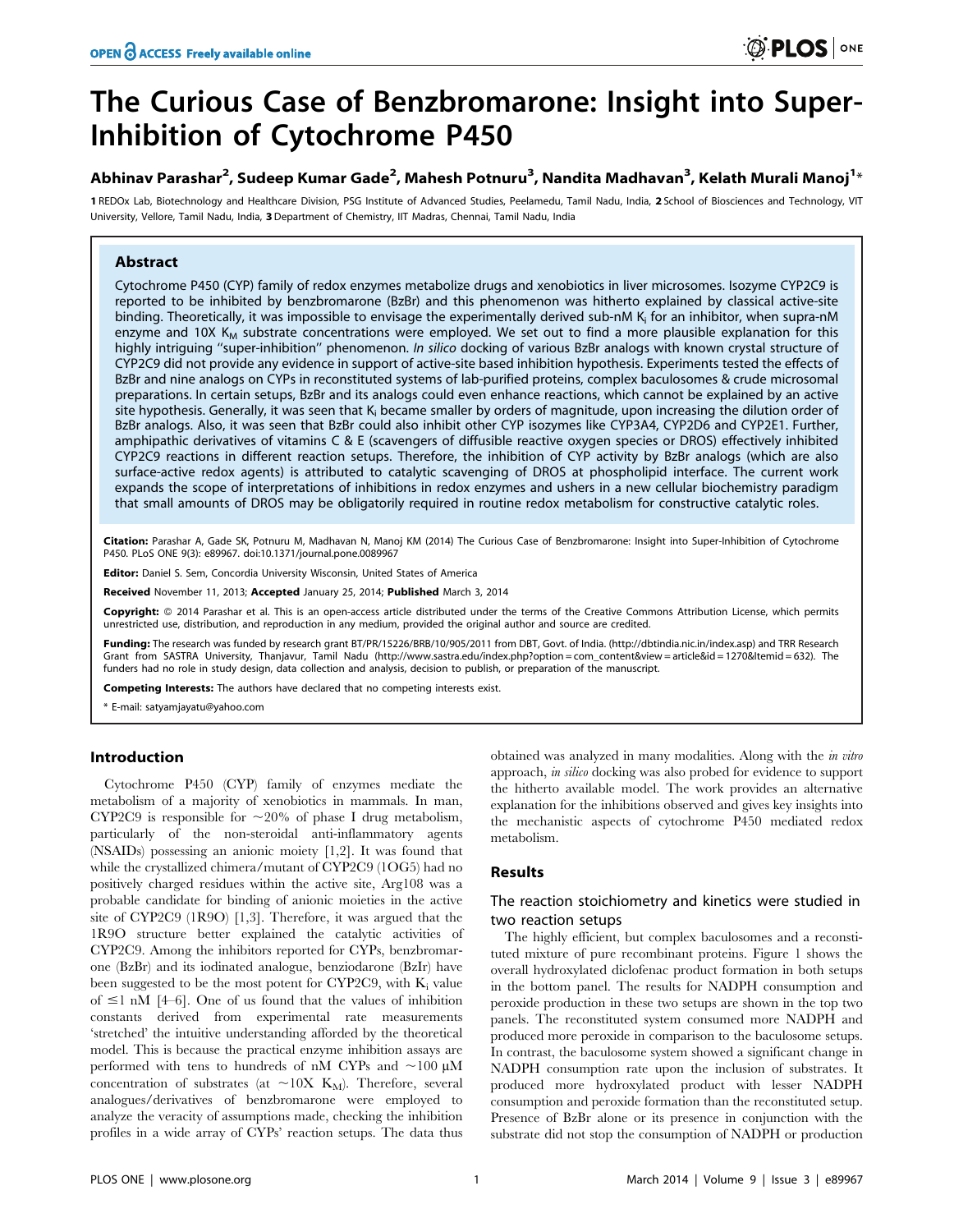of peroxide in both setups. At initial time-frame of 30 minutes, inclusion of BzBr (test reaction) gave only  $\sim$ 1/12 of the control's activity in baculosomes, in comparison to the lower inhibition in reconstituted system, where the test reaction showed  $\sim$ 1/3 of the control's activity. Inclusion of BzBr in reaction system significantly lowered secondary oxidation of the product in both setups, more prominently in reconstituted setup.

Dose-response graphs for data points did not afford classical inhibition profiles in either CYP2C9-diclofenac (Diclof) or CYP2E1-para-nitrophenol (pNP) reactions, for both baculosome or mixed microsome systems (for most of the BzBr analogues, Figure 2 & items 1 through 10 of Table 1). Figure 3 shows some salient data profiles that could give a visual indication towards the same. A unidirectional correlation of increasing inhibitory effect was not seen upon increasing inhibitor concentrations. This observation challenges the very basis of an active site-based inhibition mechanism. Though all ten molecules were studied for determination of inhibition constants, a globally comprehensive  $K_i$ value determination (i.e., all concentrations of inhibitors tested should show only inhibition in a given setup) was derivable only for a few reaction setups. The values so obtained are given in Table 2 [7]. Many reaction setups did not show convergence of non-linear regression plots (in spite of provision of weighted points) and/or a negative slope in linear regression analysis could not be obtained. Further, the two methodologies adopted did not give values that agreed with each other in absolute terms. For example, in CYP2C9 baculosomes, while DBHB gave a sub-nanomolar  $K_i$  via non-linear regression, the linear regression analysis gave a supramillimolar  $K_i$  with the same experimental data.

# $K<sub>i</sub>$  value calculated was significantly lower with greater order of dilution of the inhibitor, when the values were calculated with Cheng-Prusoff and Chance approaches

Table 3 shows a detailed examination of  $K_i$  values determined at each point, for the molecules that showed significant inhibition in many setups. At 100  $\mu$ M concentration of MeOBzBr, a K<sub>i</sub> value  $3.7 \mu M$  was obtained in microsome setups, which is close to the value of BzBr under identical conditions. In DBP-CYP2C9 baculosome system (and also in mixed microsomes), employment of  $100 \mu M$  concentration of DBP failed to give any inhibition whereas 1  $\mu$ M and 10 nM levels of DBP afforded micromolar and nanomolar  $K_i$  values, respectively. These findings are incompatible with an active-site model of inhibition.

# BzBr was found to inhibit the non-specific cross reactivity of various CYPs with diclofenac (an efficient substrate for CYP2C9) and pNP (an efficient substrate for CYP2E1)

Benzothiadiazole, a small planar molecule that differed structurally from BzBr and would be expected to bind to the heme-center and react competitively, was taken as a non-specific and generic inhibitor for comparison. The results of relative activities are summarized in Table 4. Submicromolar  $K_i$  values were derived from calculations upon incubation of enzyme reaction mixture with equivalent substrate-Bzbr concentrations, for the various CYPs tested. Further, it was seen that for pNP reactions mediated by CYP2E1 baculosomes, inhibition by molecules (taken at 10 nM concentration) like BzBr, BzIr, DBP, DBMP and DBHB gave  $K_i$  values in low nM ranges (calculated by the Cheng- Prusoff method).



Figure 1. Comparing the effect of BzBr on CYP2C9 reaction dynamics in pure reconstituted and complex baculosome setups. In both setups, CYP2C9 was at 10 nM, with several fold excess CPR. NADPH, Diclof & BzBr were at 200  $\mu$ M, 200  $\mu$ M and 10  $\mu$ M respectively.

doi:10.1371/journal.pone.0089967.g001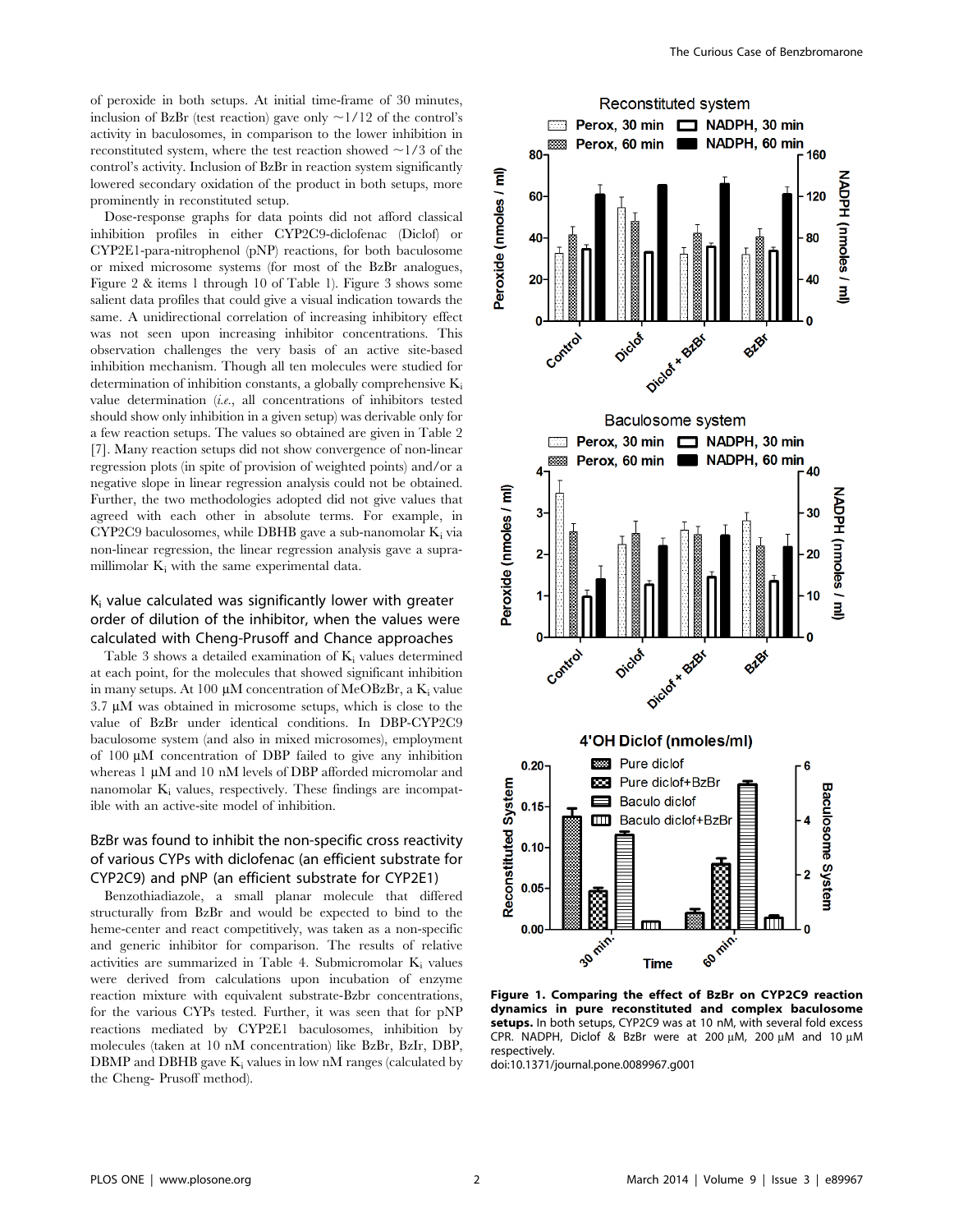### a. Substituted Benzarones b. Substituted Dihalophenols



c. Vitamin C derivatives d. Vitamin E derivatives

Figure 2. Molecular schema of various substituted benzarones, dihalophenols and vitamins studied in the current work. (For details of substitutions, please refer Table 1.)

doi:10.1371/journal.pone.0089967.g002

# In silico exploration of BzBr analogues with CYP2C9 active site does not provide support for a binding-based inhibition

The binding scenarios of two soluble CYP enzyme-substrate sets and membrane protein CYP2C9 with warfarin/flurbiprofen sets (Material A(1) in File S1: Supporting Information) showed very similar docking as the crystal structures of the same protein-ligand sets, thereby validating the *in silico* investigations. Known hemeenzyme+specific substrate combinations like P450cam+camphor and P450BM3+palmitic acid gave binding energies comparable to diverse molecules studied for liver microsomal CYP2C9 (Material A(2) in File S1: Supporting Information). Binding energies for substrates/inhibitors were typically found to depend more on the extent of hydrophobicity and the size of the small molecule and were practically independent of any particular recognition mechanism within the active site. It is sometimes proposed that primary binding of an inhibitor molecule could prevent the substrate molecule from binding secondarily. Such scenarios were also explored. The bound inhibitory ligand could not prevent another substrate molecule from binding, as the catalytic site was spatially large enough to accommodate both molecules. Arg 108 did not play a significant role in the binding of dapsone (a ligand known to enhance CYP2C9's activity [8]) and some of the smaller dihalophenolics. Also, the binding of activators and inhibitors did not correlate to logically predictable alterations in binding energy or proximity to the heme center for the subsequent binding of substrates. Diverse substrates of CYP2C9 gave comparable binding energies to those for the BzBr analogues tested. Binding of anionic ligands did not give any change in binding energy or any altered orientation in the 1R9O active site, either for the original substrates or for competitive inhibitory ligands (Table 1, values given in parentheses). Inhibition was also seen for much smaller molecules that bound at loci other than where BzBr bound. The ''relatively inefficient inhibitors'' in meth(ox)yl derivatives of Bzr, BzBr and BzIr bound in practically identical

Table 1. Details of substititions, characteristics and in silico binding analyses of various substituted benzarones, dihalophenols & vitamins with CYP2C9 (1R9O).

| <b>Inhibitor</b>      | x                        | Υ                        | z                                       | pK <sub>a</sub> | log P, log D   | Lowest $\Delta G$ ,<br>kcal/mol | <b>Major Interactions</b>    | <b>Proximal atom to</b><br>Fe (A) |
|-----------------------|--------------------------|--------------------------|-----------------------------------------|-----------------|----------------|---------------------------------|------------------------------|-----------------------------------|
| 1. Bzr                | H                        | H                        | (2-ethyl-3-benzofuranyl)<br>methanone   | 7.80            | 4.01           | $-8.7$ ( $-8.8$ )               | Arg 108, Asn 204             | 8.3, b                            |
| 2. BzBr               | Br                       | H                        | Ditto                                   | 5.11            | 5.55, 3.88     | $-9.5$ ( $-9.5$ )               | Arg 108, Asn 204             | 5.9, b                            |
| 3. Bzlr               |                          | H                        | Ditto                                   | 5.61            | 5.87, 4.71     | $-9.2$ (-9.4)                   | Arg 108, Asn 204             | 5.7, b                            |
| 4. MeOBzr             | H.                       | Me                       | Ditto                                   | ٠               | 4.16           | $-8.7$                          | Arg 108, Asn 204             | 7.8, a                            |
| 5. MeOBzBr            | <b>Br</b>                | Me                       | Ditto                                   |                 | 5.69           | $-9.2$                          | Arg 108, Asn 204             | 6.0, b                            |
| 6. MeOBzlr            |                          | Me                       | Ditto                                   | ٠               | 6.01           | $-9.4$                          | Arg 108, Asn 204             | 5.8, b                            |
| 7. DBP                | <b>Br</b>                | H                        | H                                       | 8.43            | 3.21           | $-5.1$ ( $-5.0$ )               | Val 113, Leu 362             | 4.8, $m$                          |
| 8. DBMP               | Br                       | H                        | OCH <sub>3</sub>                        | 8.69            | 3.05           | $-5.3$ ( $-5.3$ )               | Ser 209, Asn 474             | 8.0, a'                           |
| 9. DBHB               | <b>Br</b>                | H                        | <b>COOH</b>                             | 4.10, 6.96      | $2.86, -1.08$  | $-5.7$ ( $-5.7$ )               | Ser 209, Asn 474             | 8.5, a'                           |
| <i><b>10. DIT</b></i> |                          | н                        | CH <sub>2</sub> CHNH <sub>2</sub> -COOH | 7.25            | 0.37, 0.89     | $-6.4$ (-6.2)                   | Arg 108, Asp 293             | 4.5, $b'$                         |
| Vit. C                | $\overline{\phantom{a}}$ | $\overline{\phantom{a}}$ | H                                       | 4.36, 11.20     | $-1.91, -4.92$ | $-5.3$                          | Arg 108, Asn 204             | 7.7, $z(0)$                       |
| LAAP                  | ٠                        | ٠                        | COC <sub>15</sub> H <sub>31</sub>       | 4.45, 11.17     | 5.01, 2.1      | $-7.2$                          | Arg 108, Asp 293,<br>Asn 204 | 5.3, z $(\beta C)$                |
| Vit. E                | $\overline{\phantom{a}}$ | $\overline{\phantom{a}}$ | $C_{16}H_{33}$                          | 10.80           | 10.51          | $-9.9$                          | Leu 362, Val 113             | 4.9, (OH)                         |
| <b>Trolox</b>         |                          | ٠                        | <b>COOH</b>                             | 3.77, 12.10     | 3.66, 0.67     | $-7.7$                          | Leu 362, Val 113             | 6.8, (OH)                         |

doi:10.1371/journal.pone.0089967.t001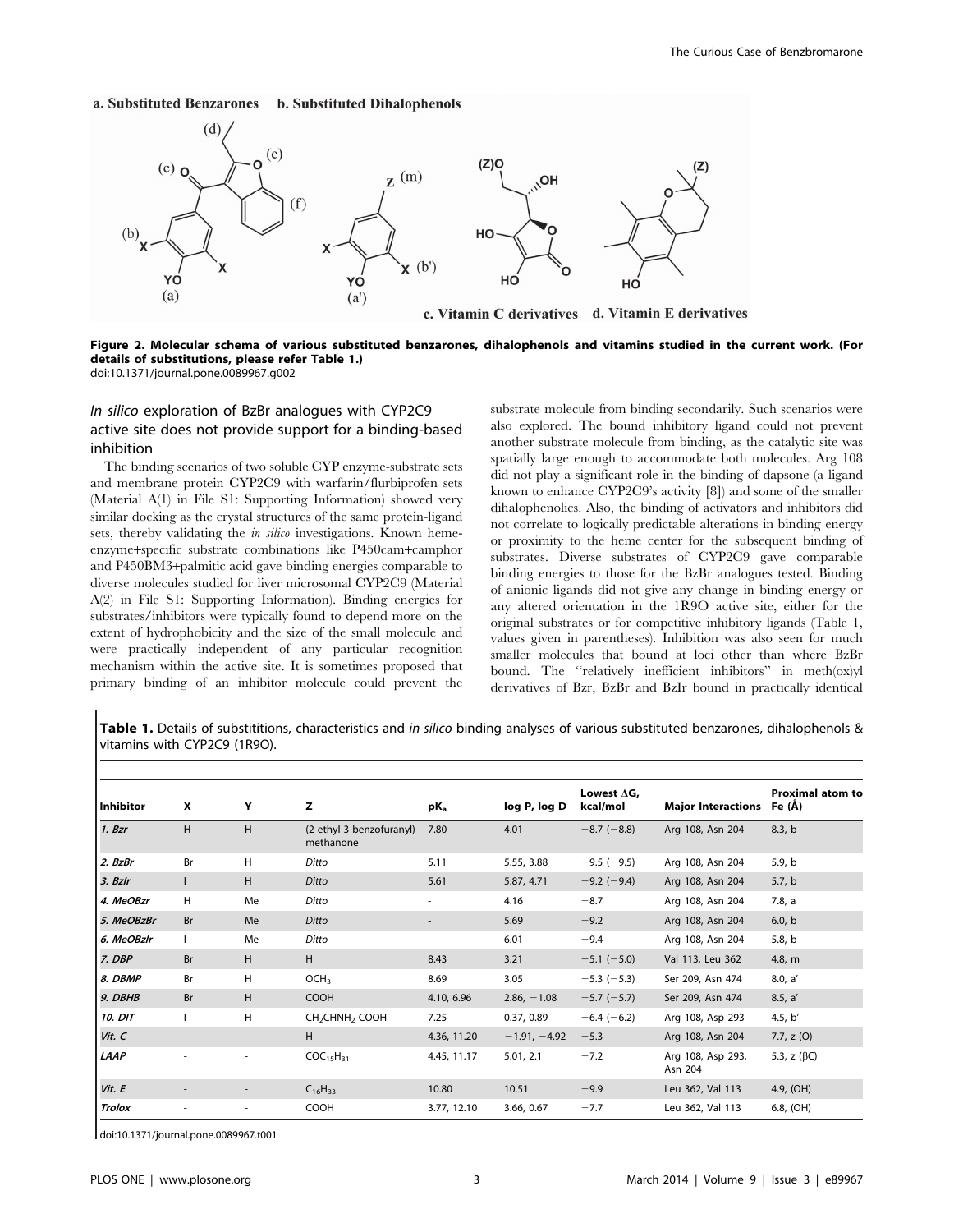

Figure 3. Dose-response plots for select BzBr analogues in various reaction setups of CYPs. The curves plotted are non-linear regression fits for the experimental points (with the top and bottom points weighted to facilitate curve fitting) for the equation: Y = Bottom+(Top-Bottom)/  $[1+10\frac{1}{X}-LogIC_{50}]$ . doi:10.1371/journal.pone.0089967.g003

fashion to their hydroxylated parent molecules (Figure 4), giving similar binding energies and proximity to the heme center (Table 1).

## Known amphipathic radical scavengers critically inhibited CYP2C9 reactions

Polar vitamin C, its amphipathic fatty acyl derivative (Lascorbic acid palmitate or LAAP), hydrophobic vitamin E and its truncated soluble derivative (Trolox) were employed for tracing the interfacial distribution effects of radical scavengers on the CYP2C9 reaction. As seen from Figure 5, mM concentrations of vitamins C & E (and their derivatives) could bring about significant inhibition of CYP2C9 activities in both the systems. An order of magnitude lower concentration of the same molecules (at equivalent concentration to the original substrates) gave effective

inhibition  $(>=50\%$  of the control) only in the lipophilic derivatives of the vitamins. At higher concentrations of the inhibitors, since the relatively hydrophilic molecule of vitamin C is a more effective inhibitor than the soluble derivative of vitamin E, it is highly improbable that the overall inhibition is owing to an active site binding effect. Vitamin E, though structurally very different from benzbromarone, also gave  $\neg nM$  K<sub>i</sub> in the baculosome reaction setup.

## Discussion

Generally, a stronger binding affinity results from multiple interactions between proteins' amino acid residues and different moieties within the small molecule (ligand), as exemplified by in silico studies of the streptavidin-biotin binding where at least six

| System            | <b>BzBr</b>              | Bzir                     | MeO-Bzr                  | MeO-BzIr                 | <b>DBHB</b>     | DIT                      |
|-------------------|--------------------------|--------------------------|--------------------------|--------------------------|-----------------|--------------------------|
| CYP2C9+Diclof     | 0.0005(0.90)             | 0.0028(0.99)             | $\overline{\phantom{a}}$ | $\overline{\phantom{a}}$ | $0.0008(-1.37)$ | $\overline{\phantom{a}}$ |
|                   | 0.018(0.99)              | 30.9 (0.94)              | $\overline{\phantom{a}}$ | $\overline{\phantom{a}}$ | 1291 (0.76)     | $\overline{\phantom{a}}$ |
| Microsomes+Diclof | $\overline{\phantom{a}}$ | $\overline{\phantom{a}}$ | 0.0007(0.08)             | 0.0424(0.25)             | $0.0003(-0.59)$ | $11.4 (-1.87)$           |
|                   |                          |                          | 0.242(0.88)              | 857 (0.88)               | 975 (0.75)      | 6457 (0.65)              |

Table 2. Survey of global values of  $K_i$  (in  $\mu$ M).

Data obtained by non-linear (top sub-row) and linear (bottom sub-row) regression analysis (taking K<sub>M</sub> to be 10 µM [7], with weighted point at pM inhibitor giving 99.9% activity), along with the  $R^2$  values (in brackets). A non-entry in the table means that at certain concentrations of the inhibitor molecule (in a given setup), the product formation was enhanced.

doi:10.1371/journal.pone.0089967.t002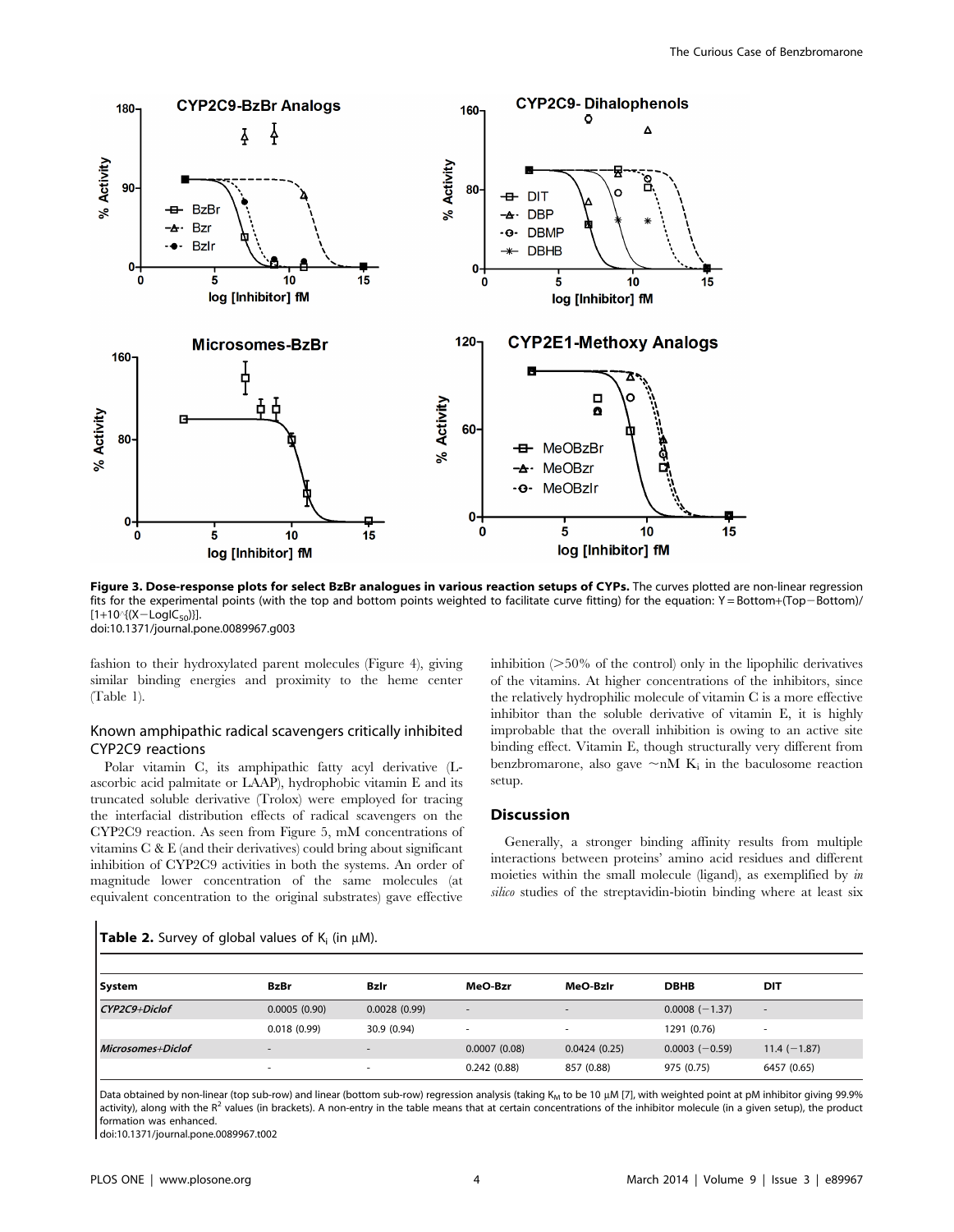Table 3. Localized values of K<sub>i</sub> (in  $\mu$ M) for dihalogenated phenolics calculated by Cheng-Prusoff (left sub-column) and Chance (right sub-column) equations.

| <b>System</b> | $[I]$ ( $\mu$ M) BzBr |        |        | Bzlr   |       | <b>DBP</b> |                          | <b>DBMP</b> |                          | <b>DBHB</b> |        | <b>DIT</b>               |                          |
|---------------|-----------------------|--------|--------|--------|-------|------------|--------------------------|-------------|--------------------------|-------------|--------|--------------------------|--------------------------|
| CYP2C9+Diclof | 100                   | 0.0009 | 0.01   | 0.65   | 190   |            | $\overline{\phantom{a}}$ | 95.41       | 342531                   | 8.682       | 9332   | 42.62                    | 101788                   |
|               |                       | 0.0029 | 0.104  | 0.0091 | 0.995 | 2.61       | 99540                    | 0.3059      | 1140                     | 0.0899      | 97.72  | $\overline{\phantom{a}}$ | $\overline{\phantom{a}}$ |
|               | 0.01                  | 0.0005 | 0.0014 | 0.0026 | 0.243 | 0.002      | 0.101                    | $\sim$      | $\overline{\phantom{a}}$ | 0.0008      | 0.0064 | 0.0007                   | 0.0055                   |

A non-entry in the table means that the the product formation was enhanced in that particular reaction setup. (Conditions are similar to the ones in Table 2.) doi:10.1371/journal.pone.0089967.t003

amino acid residues (Asn 23, Ser 27, Tyr 43, Ser 45, Ser 88, Asp 128) of the protein interact with the small molecule. The active site model of inhibition for CYP with BzBr analogues is incapable of explaining how and why the presence of- (i) a dissociable proton or (ii) two halogen atoms or (iii) some small substitutions etc. would alter the functional inhibition in such a drastic fashion. More importantly, it cannot explain how the very same inhibiting molecule changes to an activator at certain concentrations (for example- MeOBzBr and DBMP, Tables 2 & 3). The fact that the surface-active molecule of BzBr is a better inhibitor in the baculosome system compared to reconstituted system containing pure components, points to the role of the microenvironment of the reaction system in determining the reaction outcome. Considering the data of Table 4, Occam's razor argues for a more generic and active site-disconnected phenomenon. It is very difficult to envisage that BzBr has high affinities for diverse active sites of various CYP, and competitively ''outbinds'' different substrates with varying topography, all the while giving very low  $K_i$  values. With *in silico* studies too, positive support for the binding model was lacking. Conclusive argument against the active-site model is derived from the studies incorporating structurally diverse redox-active vitamins and their derivatives in two different reaction setups. Since hydrophobic derivatives of the vitamins gave effective inhibition in both microsome and baculosome setups (Figure 5), the basic determining process must occur at the phospholipid interface.

Therefore, obtaining a sub-nM  $K_i$  with low concentrations of inhibitors (at supra-nM levels of enzymes) was found to depend more on the presence of the positioning of a radical scavenger on the phospholipid membrane, where CYP and its reductase (CPR) are 'housed'. A non-specific interfacial catalytic mechanism, as depicted in Figure 6, could help explain the effects observed. The enzyme cytochrome P450 reductase (CPR) produces DROS (diffusible reduced oxygen species, as exemplified by superoxide shown) from oxygen at the lipid interface [9,10]. These DROS, when localized around the phospholipid interface, could generally be utilized by CYP to hydroxylate the substrate. Further, the DROS species are in equilibrium with several other molecular species (in both phases) and involved in Haber-Weiss chemistry. It is also known that a DROS such as superoxide is not considered to be a highly active species but its protonated form is [11–13]. BzBr could serve as an interim catalyst, modulating the concentrations of DROS, along the lines mentioned in our recent works [14–16]. The two halogen moieties aid in effective interfacial positioning. The stability of the lipid soluble radicals coupled with the availability of a water-soluble proton makes the process a classical interfacial reaction, which BzBr (and such molecules) can bring together. For the same concentrations of substrate and enzyme, better inhibition efficiencies are seen in select systems with low amounts of BzBr analogues because of the stability of radical intermediates at lower concentrations. In the baculosome reaction setups with relatively higher CPR:CYP ratios, BzBr's utilization of DROS by CPR at the lipid interface would significantly affect the well-positioned CYP-CPR redox relay machinery. In contrast to the constructive process of substrate hydroxylation in baculosomes, DROS production and the associated cross reactivity within the microenvironment is greater in the microsomes setup. In these systems, poor distribution and positioning of enzymes would not give high impact of BzBr, because of the presence of relatively higher amounts of CYPs (which could also prolong the lifetime of DROS). BzBr has the ability to alter secondary oxidation profiles of diclofenac (Figure 1) and this conclusively shows that BzBr is involved in DROS dynamics. The partitioning of the redox active molecules into the aqueous phase could also catalyze the reverse process of generating the DROS or stabilizing the same, thereby accounting for the enhancement effect. In the case of methoxy derivatives, complications can arise owing to the enzymatic or non-enzymatic demethylation of the original molecule, thereby generating small amounts of hydroxylated catalytic species from the substrate. So, we get a mixture of effects therefrom.

Since the reaction is governed by lifetimes, concentrations, pertinent equilibriums and reactivity of a wide variety of intermediates generated in milieu, it is now possible to understand the apparently chaotic modality of overall outcome. In our recent works, we had demonstrated that small concentrations of various

|  | Table 4. Non-specificity of inhibitions by BzBr. |
|--|--------------------------------------------------|
|--|--------------------------------------------------|

| Substrate     | CYP2C9 |     |      |    | CYP3A4   |     |     | CYP2D6 |     |     | CYP2E1 |    |  |
|---------------|--------|-----|------|----|----------|-----|-----|--------|-----|-----|--------|----|--|
| <b>Diclof</b> | 100    | 0.4 | 90.1 | 16 | $-0.2$   |     | 0.3 | 0.001  | 0.3 | nd  | nd     | nd |  |
| $\rho NP$     | nd     | nd  | nd   | 20 | $\sim$ 3 | ~15 |     | $\sim$ | ~15 | 100 | 60     |    |  |

The relative percentage of hydroxylated product formed is shown in comparison to the positive controls. In each CYP column, first sub-column is without any inhibitor, second and third sub-columns are with an equivalent amount of BzBr and benzothiadiazole respectively. Concentrations of baculosomes- 20 nM CYP, 250 µM NADPH and 80 µM Diclof or pNP. Sampling for hydroxylated product analysis was at 30 minutes. [\*nd: product formed was too low to be detected under the reaction assay conditions].

doi:10.1371/journal.pone.0089967.t004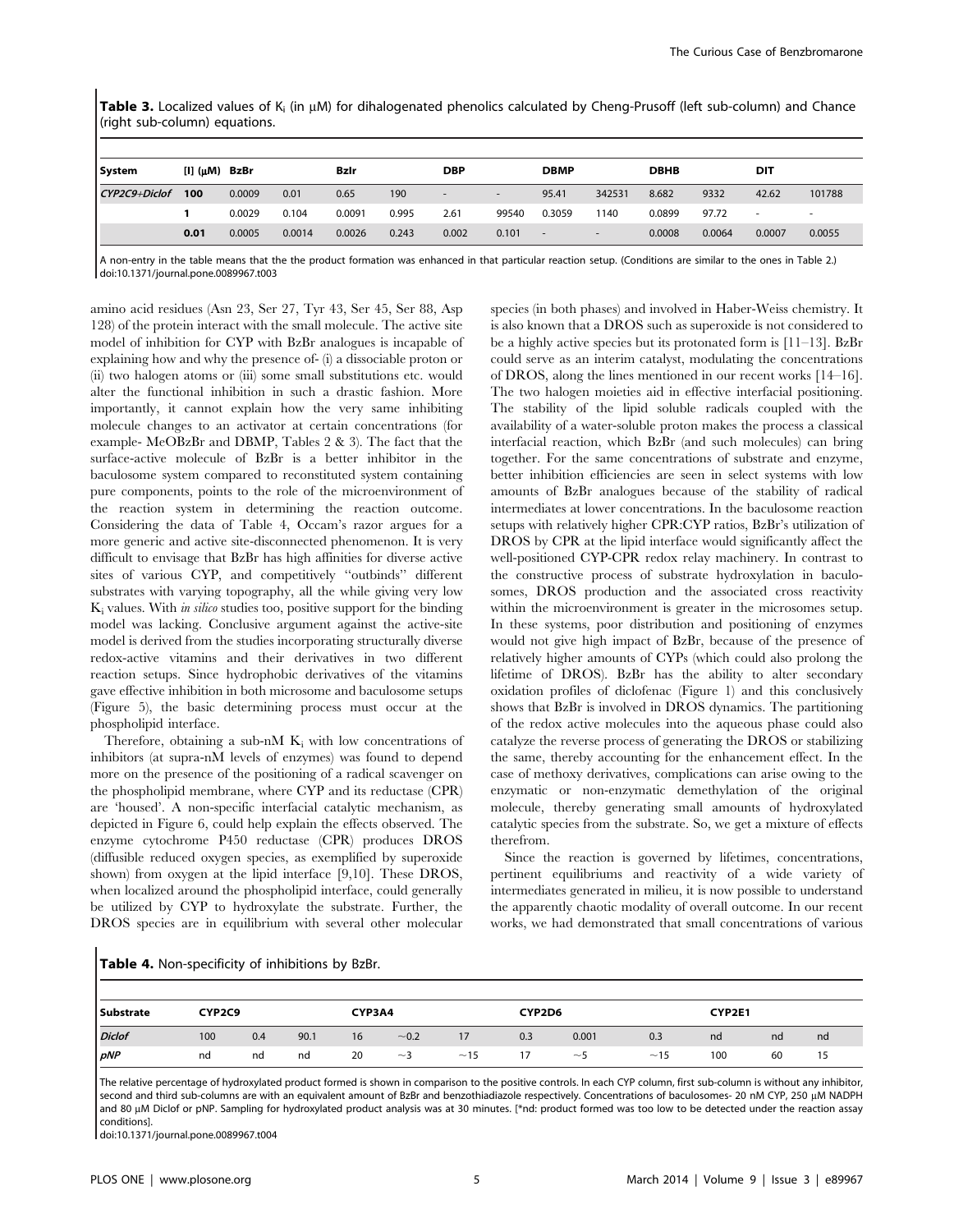

Figure 4. Snapshots of the ten benzarone/dihalophenolic analogues docked in the active site of CYP2C9 (1R9O). doi:10.1371/journal.pone.0089967.g004

redox active molecules could modulate one-electron reactions mediated by heme proteins [14–16] and stressed on their relevance in physiological realms. It is well-known that superoxide dismutase and catalase are included in CYP reaction mixtures. Small amounts of these soluble enzymes are (quite akin to the soluble radical scavengers!) inefficient in curbing the 2-dimension-



Figure 5. Vitamins-mediated inhibition of CYP2C9 baculosomes and microsome reactions for hydroxylation of diclofenac. The reactions were carried out in 100 mM potassium phosphate buffer, pH 7.4 with 100 µM diclofenac, 200 µM NADPH, rat liver microsomes with 0.5 µM of CYPs or 10 nM of CYP 2C9 baculosome preparation, taken along with the appropriate concentration of the redox molecule. The plots show 4'OH diclofenac in milieu. after 10 minutes reaction time. doi:10.1371/journal.pone.0089967.g005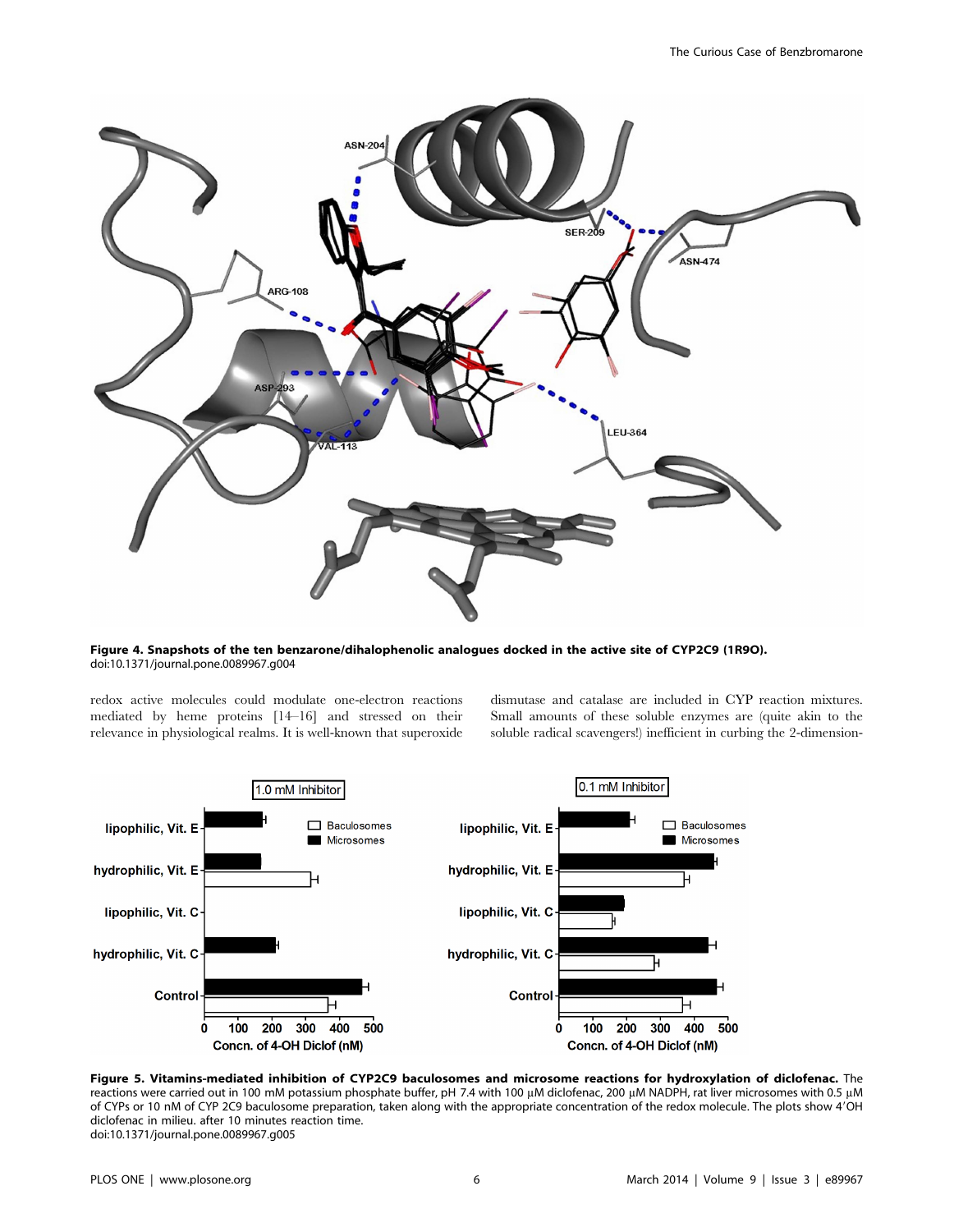

Figure 6. A scheme proposed to explain the probable interactions and networks of various reaction components in the liver microsomal CYP system. (Details given in text.) doi:10.1371/journal.pone.0089967.g006

ally constrained interfacial reactions. They end up lowering secondary oxidations of substrate in aqueous milieu, thereby enhancing product yield. Their inability to inhibit CYP reactions is not an anti-thesis to the fundamental idea proposed herein. We had solved substrate inhibitions in several heme enzyme systems (including CYPs) [10] and the inhibitory role of CPR's truncated N-term in CYP mediated catalysis, attributing it to an interfacial DROS modulating effect [17]. This manuscript consolidates our pursuits and provides support for the obligatory role of DROS in CYP functioning. The fundamental ideas derived herein would explain the low distribution densities of CPR, the promiscuity of this single CPR serving as a partner to all CYPs, substrate diversities of CYPs and several other problematic aspects of the currently prevailing hypothesis in CYP literature (which seeks that the first step of oxygen activation occurs at the heme-center).

## Materials and Methods

## Enzyme preparations

CYP2C9 baculosomes were obtained from Life Technologies (and Panvera), Invitrogen. For pure CYP & CPR reactions, the protocols for protein preparations are described elsewhere [10]. Freshly excised rat liver was used for microsomal preparations [18] and immediately transferred to a pre-cooled homogenizing buffer. Animal procedures were approved by the Institutional Animal Ethics Committee (IAEC, VIT University), which was ratified by the Government of India vide order no. 1333/C/10/CPCSEA. Liver chunks were homogenized and then spun down at 12,000 rpm for 30 minutes at  $4^{\circ}$ C and the supernatant was collected in fresh round bottom tubes. This supernatant was run in an ultracentrifuge at 80,000 g for 90 minutes at  $4^{\circ}$ C. The pellet was then washed with phosphate buffer and finally stored in suspension buffer containing 20% glycerol. Aliquots of 1 ml were stored at  $-40^{\circ}\text{C}$  until use. Protein preparations were rapidly thawed by suspending the vial in  $37^{\circ}$ C water bath just before use and then immediately transferred on ice.

#### Materials

The small dihalogenated phenolics used in current study were purchased from Sigma-Aldrich. Methoxylated forms of benzarone, benzbromarone and benziodarone were synthesized in lab from

the corresponding pure hydroxylated analogue molecules, which were gifted by Tonira Pharma Ltd. (India).

#### Organic synthesis and characterization

Reactions were performed under an inert atmosphere of nitrogen with magnetic stirring. Syringe was used to transfer airsensitive solvents and reagents. Acetone was distilled from potassium carbonate and stored over  $4 \text{ Å}$  molecular sieves prior to use. Analytical thin layer chromatography (TLC) was performed on MERCK precoated silica gel 60  $F_{254}TLC$  plates. Eluting solvents are reported as volume percents. Compounds were visualized using UV light and iodine stain. Flash column chromatography was performed using silica gel (200–400 mesh) from Acme chemicals. All NMR spectra (details given in Materials B in File S1: Supporting Information) were recorded on Bruker  $400$  spectrometer using CDCl<sub>3</sub> as solvent. The NMR spectra were referenced using residual solvent peaks as the standard. Chemical shifts are denoted in parts per million  $(\delta)$  and coupling constants  $(\tilde{\mathcal{J}})$ are reported in Hertz (Hz). The spin multiplicities are reported as singlet (s), doublet (d), triplet (t), quartet (q) and multiplet (m). High resolution mass spectra (HRMS) were recorded on MICRO-Q-TOF mass spectrometer using the ESI technique. FT-IR spectra were recorded on a JASCO FT/IR-4100 spectrometer. All IR spectra were recorded as a thin film of compounds in chloroform. IR spectra peaks are reported in wavenumbers  $\text{cm}^{-1}$ ) as strong (s), medium (m), weak (w), and broad (br).

# General procedure for meth(ox)ylation of benzarone derivates

A solution of the benzarone derivative (1 equiv) in acetone (0.25M) was treated with potassium carbonate (1.1 equiv) and methyl iodide (6 equiv). The reaction mixture allowed to stir at  $45^{\circ}$ C until starting material was consumed, following which acetone was removed in vacuo. The resulting suspension was dissolved in ethyl acetate (30 mL) and washed with water (2×20 mL). The organic layer was separated, dried over anhydrous sodium sulfate, filtered and concentrated in vacuo. Purification by flash chromatography afforded the methylated produce in 99% yield.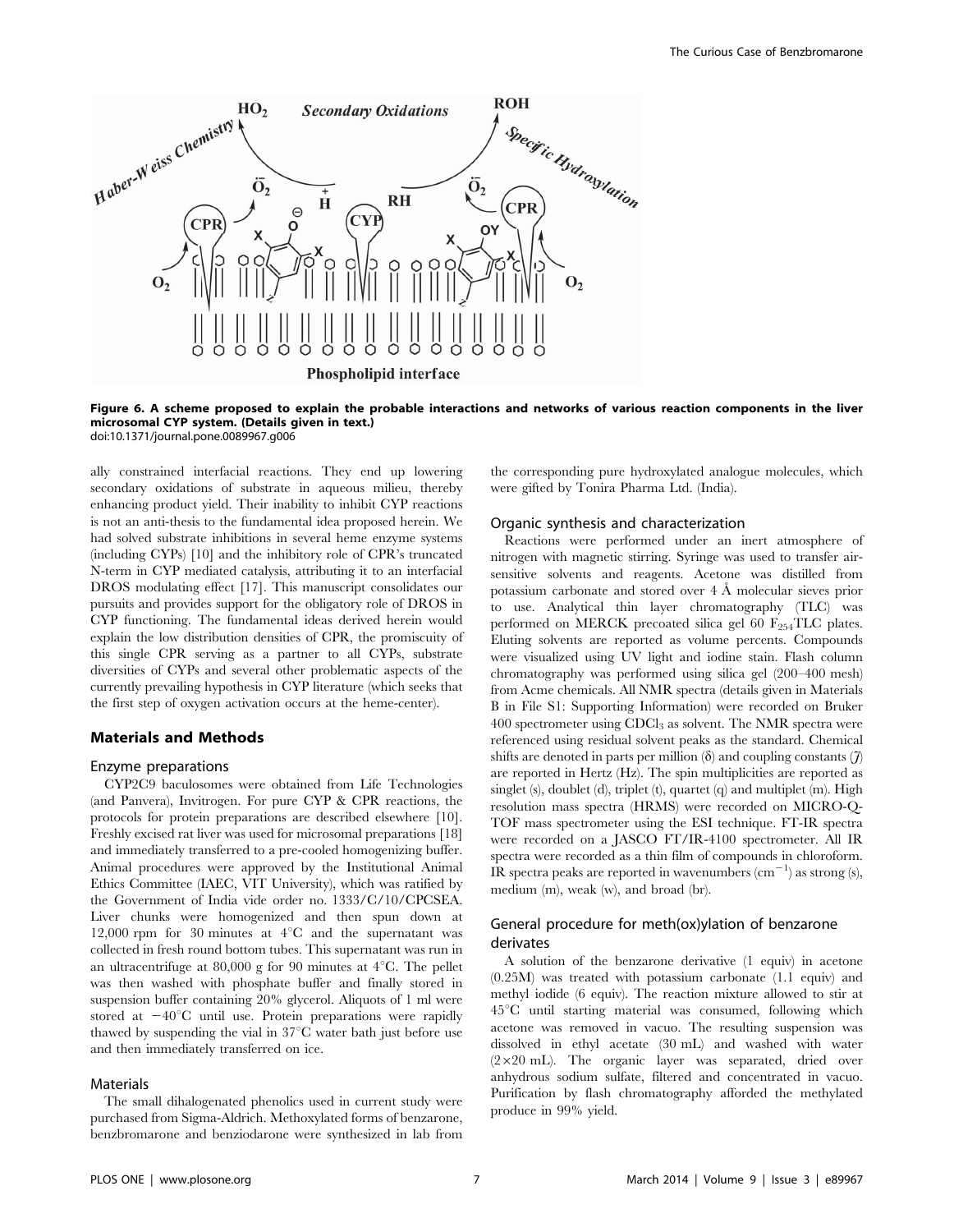## Enzyme reaction and product analyses

The reactions were carried out in 1 ml vial at  $27 \pm 1$ °C in 100 mM potassium phosphate buffer at pH  $7.4\pm0.1$ . A stopper mixture of 94% acetonitrile and 6% acetic acid was used to cease the reaction. Total reaction volume was  $250 \mu l$  and the stopper added was  $100 \mu l$  to each reaction mixture.  $4'$ -OH diclofenac formation was observed at various time points and quantified with HPLC with detection at 278 nm [10]. CYP3A4 and CYP2D6 did not give the same reaction product profiles as CYP2C9 does with diclofenac. However, the area given under the obtained products' chromatogram peaks were calculated with similar terms. In some reactions, another method was used. Kromacil®100-5C8 reversed  $phase$  column with  $5 \mu m$  particle size packing and with an internal diameter of 4.6 mm and a length of 250 mm was employed for routine HPLC. An isocratic mobile phase constituting of 0.1% trifluoroacetic acid in water, methanol and acetonitrile in the ratio 2:2:1 was used at 1 ml/min for elution, giving a retention time of  $\sim$ 13 min for 4'-OH diclofenac and  $\sim$ 30 min for diclofenac. CYP2E1 activity was assayed by HPLC methods and the data was seen to correspond well with the spectrophotometric assay [19,20] and both these methodologies were used for the determination of  $pNP$  reaction products. For the determination of  $K_i$  values, in reactions with microsomes, diclofenac and NADPH concentrations were  $200 \mu M$  and  $400 \mu M$  respectively and total CYP concentration was  $0.5 \mu M$ . Whereas in reaction with baculosomes, concentration of CYP was 10 nM, diclofenac and NADPH were at 100  $\mu$ M and 200  $\mu$ M respectively. The inhibitory small molecules were employed under varying orders of magnitude. The reactants were added  $25 \mu$ l each from a  $10X$  respective concentrate and the remaining volume was made up to 250 µl with double distilled deionized water. The values reported are from duplicates or triplicates, along with the standard deviations. GraphPad Prism 5.02 was employed for data analysis and graph generation.

#### Calculation of Ki

Traditionally,  $K_i$  is defined (for competitive binding) as the concentration of inhibitor required to alter the enzyme-substrate interaction so that the apparent  $K_M$  (which is the concentration of substrate at which reaction rate is half the maximal rate achievable) doubles that of original  $K_M$  value obtained in the absence of inhibitor. In many cases,  $K_M$  can also be a crude index of enzyme-substrate binding affinity. The value of  $K_i$  is usually calculated from experimentally determined  $IC_{50}$  values (which is defined as the concentration of inhibitor that results in 50% reduction in the rate of enzyme catalyzed reaction).  $IC_{50}$  is derived by non-linear regression analysis from a log plot of inhibitor concentration versus percentage activity. The  $IC_{50}$  value thus obtained is used to determine  $K_i$  using Cheng-Prusoff equation [21]-

$$
K_i\!=\!IC_{50}/(1\!+\![S]/K_M)
$$

where [S] is the substrate concentration employed. A linear regression method with a double logarithmic plot is also available

## References

- 1. Wester MR, Yano JK, Schoch GA, Yang C, Griffin KJ, et al. (2004) The structure of human cytochrome P450 2C9 complexed with flurbiprofen at 2.0-Å resolution. J Biol Chem 279: 35630–35637.
- 2. Dickmann LJ, Locuson CW, Jones JP, Rettie AE (2004) Differential roles of Arg97, Asp293, and Arg108 in enzyme stability and substrate specificity of CYP2C9. Mol Pharmacol 65: 842–850.
- 3. Williams PA, Cosme J, Ward A, Angove HC, Vinkovi, et al. (2003) Crystal structure of human cytochrome P450 2C9 with bound warfarin. Nature 424: 464–468.

for the calculation of  $K_i$ , as originally developed by Britton Chance [22]. This equation, which does not use  $K_M$  value, is-

$$
log[(R_i/(R_u - R_i)] = log K_i - a log[I]
$$

where  $R_i$  and  $R_u$  are inhibited and uninhibited rates obtained with the inhibitor concentration [I].

#### In silico methods

Crystal structures for proteins were obtained from RCSB Protein Data Bank and that of ligand from PubChem if available. Otherwise, the ligands were designed in ChemBioDraw Ultra 12.0 and 3-D structure generated using online tool CORINA [23]. Ligands were then converted to appropriate file types using Open Babel 2.3.2 [24] and were energy minimized in Chimera 1.7 [25]. Protein and ligand were prepared for docking using AutoDock Tools (MGL Tools 1.5.4) [26,27]. AutoDock Vina 1.1.1 was used to explore the binding sites of ligands in the protein [28]. Keeping the grid size at 23 for all, different regions of protein were screened to identify the best binding site based on the lowest binding energy. The output was visualized and exported for image with PyMol 1.3 [29].

## Supporting Information

File S1 Figure S1: CYP2C9 (1R9O) – Flurbiprofen. Docked flurbiprofen aligned with the crystal structure of flurbiprofen bound CYP2C9. Figure S2: CYP2C9 (1OG5) – Warfarin. Docked S-warfarin (green) aligned with the crystal structure of flurbiprofen bound CYP2C9. Figure S3: P450cam – Camphor. Aligned camphor bound P450cam crystal structure with the docked camphor. Figure S4: P450BM3- Palmitic acid. Docked palmitic acid represented in alignment with palmitate bound crystal structure of P450BM3. Figure S5: NMR (<sup>1</sup>H) spectra for MeOBzr. Figure S6: NMR ( $^{13}$ C) spectra for MeOBzr. Figure S7: NMR ( $^{1}$ H) spectra for MeOBzBr. Figure S8: NMR  $(13)$ C) spectra for MeOBzBr. Figure S9: NMR (<sup>1</sup>H) spectra for MeOBzIr. Figure S10: NMR  $(^{13}C)$  spectra for MeOBzIr. Table S1: In silico docking analyses of some CYPs (with known crystal structures) for diverse substrates, activators and inhibitors. (DOC)

#### Acknowledgments

KMM acknowledges the support of Dr. Lowell P. Hager, Professor Emeritus at University of Illinois (Urbana-Champaign) & Member (NAS, USA), Satyamjayatu- The Science Foundation and Tonira Pharmaceuticals, India.

#### Author Contributions

Performed the experiments: KMM AP SKG MP. Analyzed the data: KMM NM. Contributed reagents/materials/analysis tools: MP NM. Wrote the paper: KMM NM. Contributed the synthesized derivatives of benzbromarone employed in the current work: MP NM.

- 4. Locuson CW, Wahlstrom JL, Rock DA, Rock DA, Jones JP (2003) A new class of CYP2C9 inhibitors: probing 2C9 specificity with high-affinity benzbromarone derivatives. Drug Metab Dispos 31: 967–971.
- 5. Locuson CW, Rock DA, Jones JP (2004) Quantitative binding models for CYP2C9 based on benzbromarone analogues. Biochemistry 43: 6948–6958.
- 6. Peng C-C, Rushmore T, Crouch GJ, Jones JP (2008) Modeling and synthesis of novel tight-binding inhibitors of cytochrome P450 2C9. Bioorg Med Chem 16: 4064–4074.